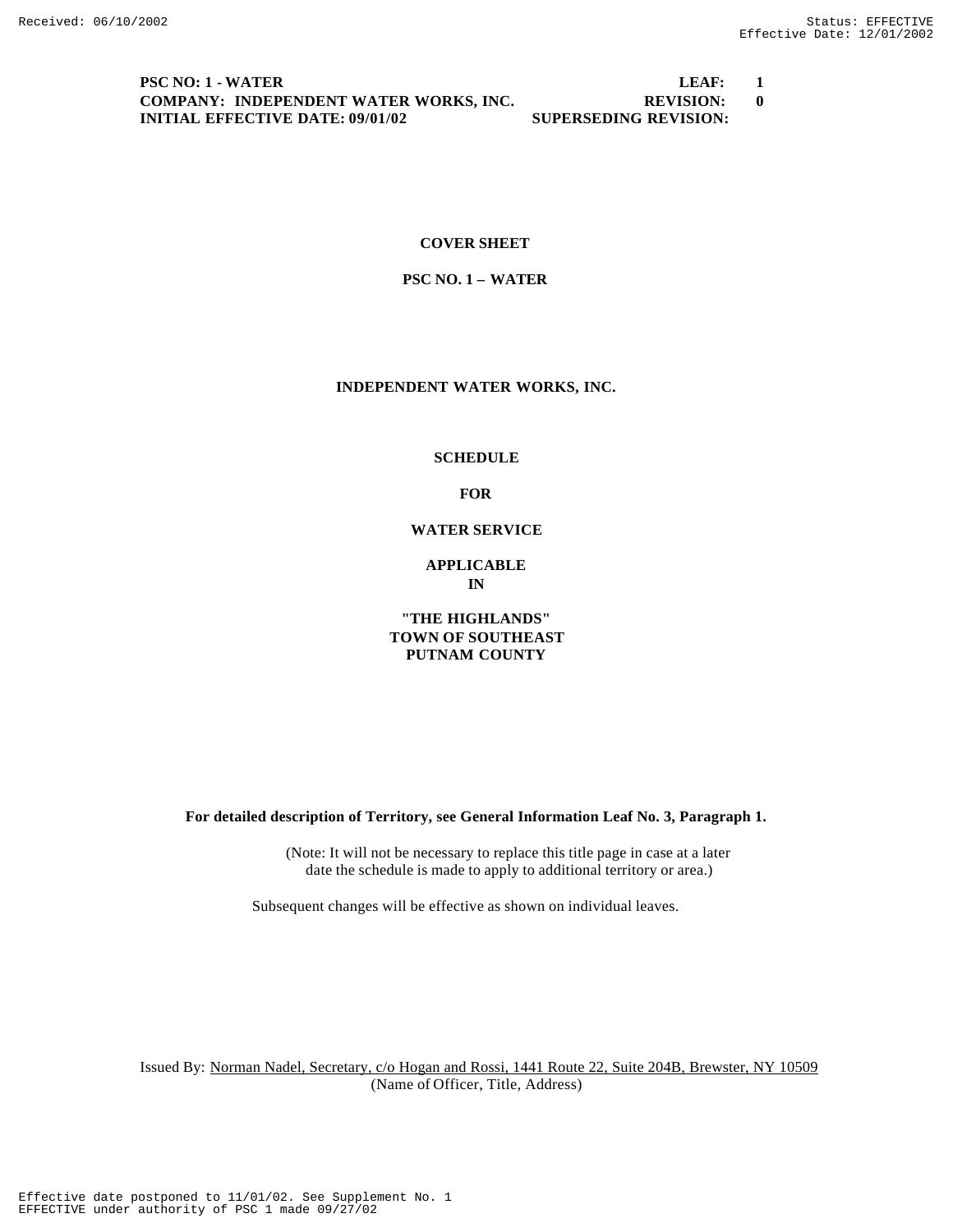| <b>PSC NO: 1 - WATER</b>                | LEAF:                        | <sup>2</sup> |
|-----------------------------------------|------------------------------|--------------|
| COMPANY: INDEPENDENT WATER WORKS, INC.  | <b>REVISION:</b>             |              |
| <b>INITIAL EFFECTIVE DATE: 09/01/02</b> | <b>SUPERSEDING REVISION:</b> |              |

# **TABLE OF CONTENTS**

|     | <b>GENERAL INFORMATION</b>                                 | <b>LEAF NO.</b> |
|-----|------------------------------------------------------------|-----------------|
| 1.  | Territory                                                  | 3               |
| 2.  | <b>Application for Water Service</b>                       | 3               |
| 3.  | Deposits - Security                                        | 3               |
| 4.  | Deposits - Interest                                        | $\overline{4}$  |
| 5.  | Deposits - Return                                          | $\overline{4}$  |
| 6.  | Deposits - Other                                           | $\overline{4}$  |
| 7.  | <b>General Rules</b>                                       | $5 - 6$         |
| 8.  | Metered Service                                            | $6 - 7$         |
| 9.  | <b>Unmetered Service</b>                                   | $\tau$          |
| 10. | <b>Extension of Mains</b>                                  | $\tau$          |
| 11. | Discontinuance of Service - Non-payment                    | $7 - 8$         |
| 12. | Discontinuance of Service - Other                          | $8-9$           |
| 13. | Discontinuance of Residential Service - Special Procedures | 9               |
| 14. | <b>Deferred Payment Agreements</b>                         | 9               |
| 15. | <b>Complaint Handling Procedures</b>                       | 10              |
| 16. | <b>Restoration of Service</b>                              | $10 - 11$       |
| 17. | <b>Interest on Customer Overpayments</b>                   | 11              |
| 18. | Regulation                                                 | 11              |
|     | <b>RATES</b><br>Service Classification No. 1               | 12              |

Issued By: Norman Nadel, Secretary, c/o Hogan and Rossi, 1441 Route 22, Suite 204B, Brewster, NY 10509 (Name of Officer, Title, Address)

EFFECTIVE under authority of PSC 1 made 09/27/02 Effective date postponed to 11/01/02. See Supplement No. 1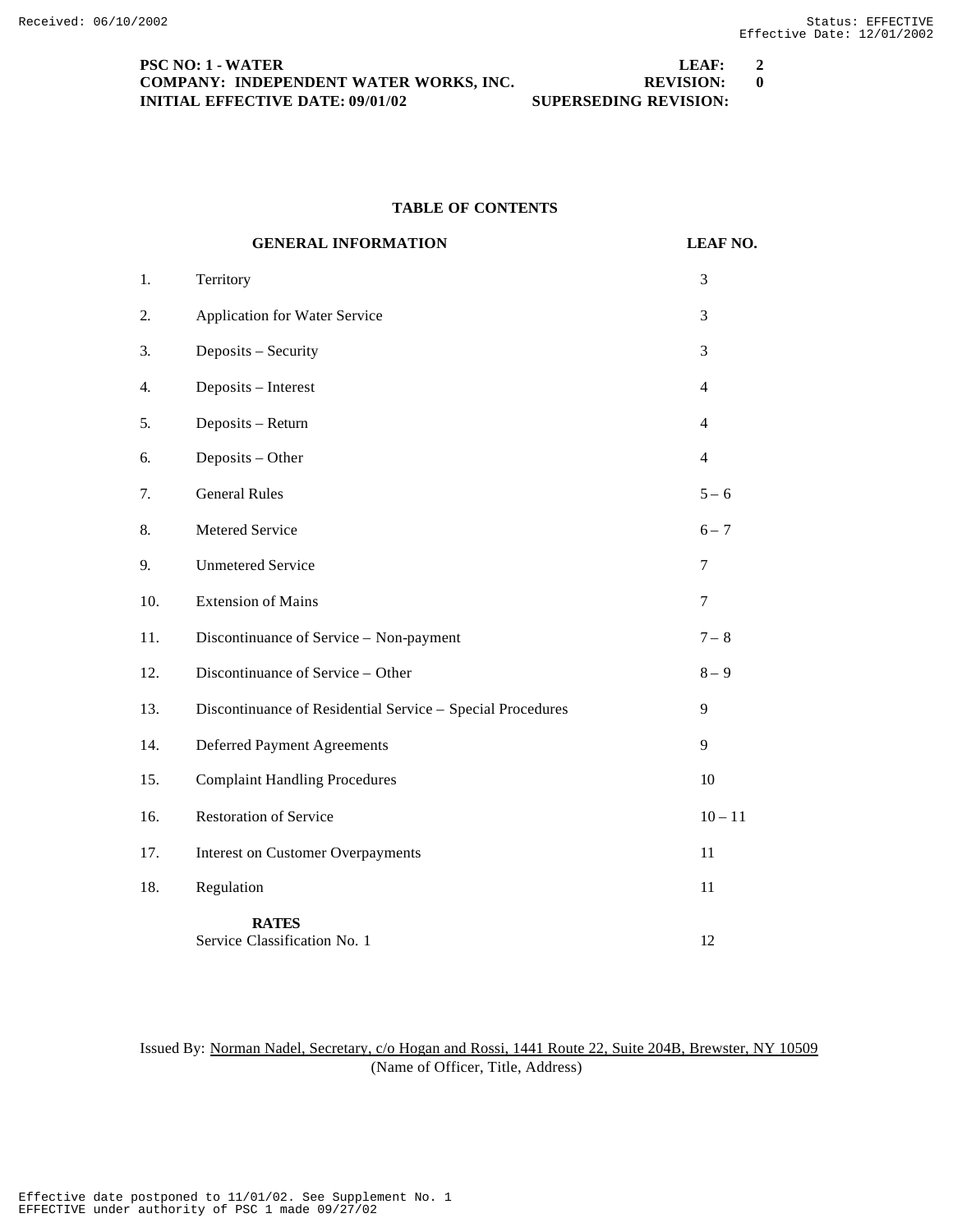### **PSC NO: 1 - WATER LEAF: 3 COMPANY: INDEPENDENT WATER WORKS, INC. REVISION: 0 INITIAL EFFECTIVE DATE: 09/01/02 SUPERSEDING REVISION:**

### **GENERAL INFORMATION**

1. Territory

"The Highlands" Commerical Development

TOWN OF SOUTHEAST, PUTNAM COUNTY

- 2. Application for Water Service
	- A. Written application for service may be required.
	- B. A separate application may be required for each premises.
	- C. Premises may be subject to inspection by the company.
	- D. Applications need not be accepted from customers with charges due on any water accounts with the company. The company must accept an application if the customer enters into a deferred payment agreement.
	- E. Service pipe installations are subject to company approval.
- 3. Deposits Security
	- A. As a condition of receiving service, the company may require a deposit from customers that are delinquent (having a bill remaining unpaid 23 days from the date mailed), seasonal, short term or temporary or who have had service terminated for non-payment during the preceding 6 months. In addition, a deposit may also be required from a non-residential customer whose credit has not been established with the company. A delinquent customer shall be provided with a written notice 20 days before the deposit is assessed which states that failure to make timely payments will permit the company to require a deposit from such customer.
	- B. Deposits from applicants and customers may not exceed two times the estimated average monthly bill for a calendar year, except in the case of customers whose usage varies widely where deposits may not exceed twice the average monthly bill for the peak season.
	- C. The company shall perform an annual review of the billing history of every customer who has a deposit with the company to assure that a deposit is still required under (3A) above and that the amount of the deposit conforms with (3B) above. The company reserves the right to review the deposit at any time. If a review shows that the deposit held falls short of the amount the company may require by 25 percent or more, the company may require the payment of an additional amount. If a review shows that the deposit held exceeds the amount required by 25 percent or more, the company shall refund the excess to the customer. The customer may request a downward revision of the deposit.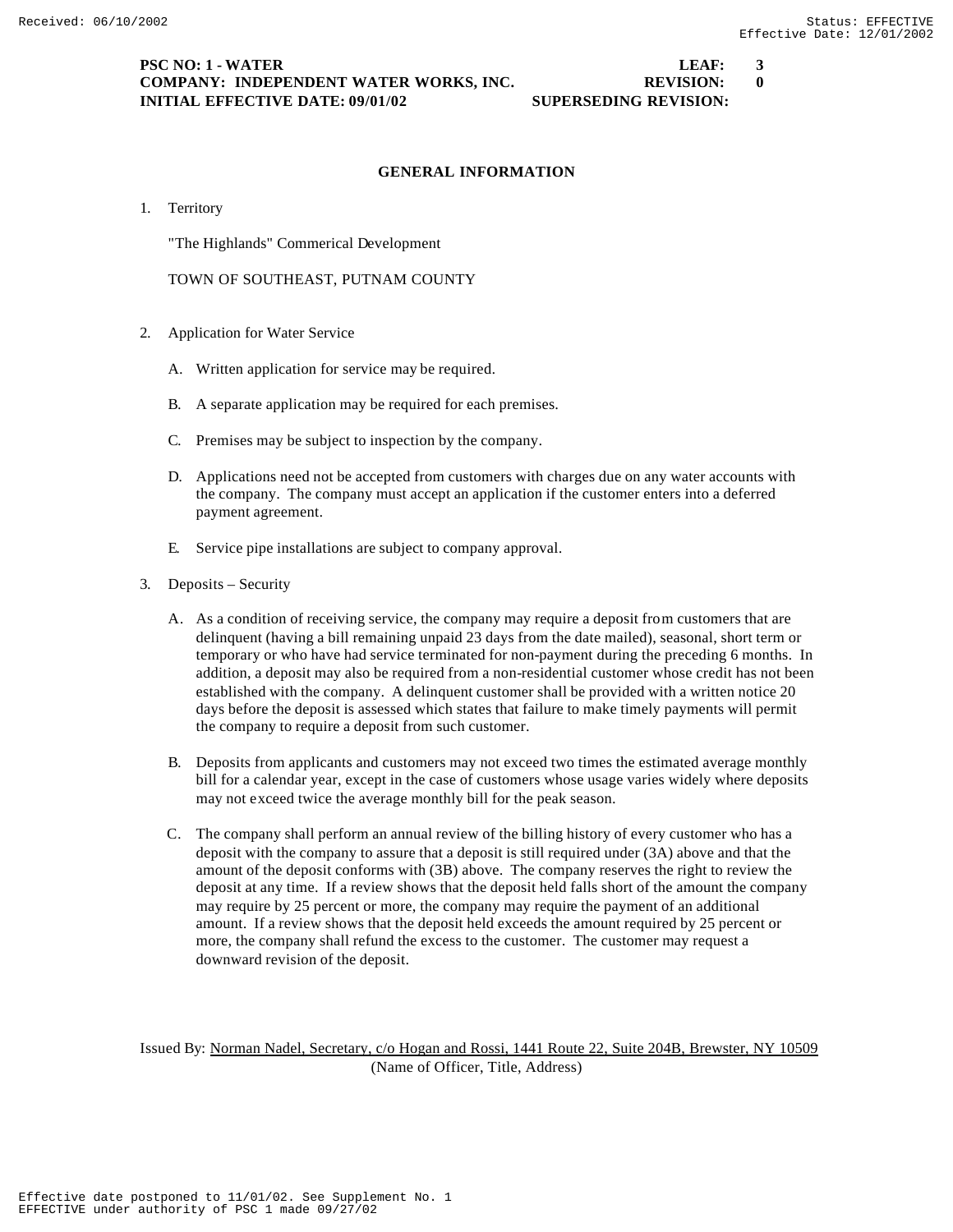### **PSC NO: 1 - WATER LEAF: 4 COMPANY: INDEPENDENT WATER WORKS, INC. REVISION: 0 INITIAL EFFECTIVE DATE: 09/01/02 SUPERSEDING REVISION:**

### **GENERAL INFORMATION**

4. Deposits – Interest

Every deposit shall earn simple interest at the rate per annum prescribed by the Public Service Commission. The interest must be paid to customers when the deposit is returned. If the deposit has been held for 12 consecutive months or more, the interest must be credited to the customer no later than the first bill rendered after the next succeeding first day of October and at the end of each succeeding 12 month period.

- 5. Deposits Return
	- A. The company shall return to a customer a deposit or portion of a deposit and all interest thereon no more than 30 days after:
		- (1) the day the account is closed and all bills are paid; or
		- (2) the date of the first bill for service rendered after a 12 month period during which time the customer was not delinquent, provided there is no other basis for the company to request a deposit; or
		- (3) a review of the deposit shows that a reduction of the deposit is warranted.
	- B. A deposit or portion of a deposit plus interest thereon that is subject to return may be credited to the customer's account in the amount of any outstanding charges. If any balance remains, a refund check shall be issued.
- 6. Deposits Other
	- A. In the event that the applicant desires service for a trailer or other non-permanent structure, he shall deposit with the company all costs of the connection of such service. Said deposit shall bear simple interest as required above and shall be refunded at the end of 10 years, or sooner in the event that a permanent structure for such service connection is completed.
	- B. The company may also require deposits from customers to guarantee future payments as set forth in lawn sprinkler, main extension, or other forms of contracts which are in a form approved by the Public Service Commission. The interest rates for these deposits will be the same as the interest rates for security deposits and such interest will be credited to the customer as prescribed by Commission rules.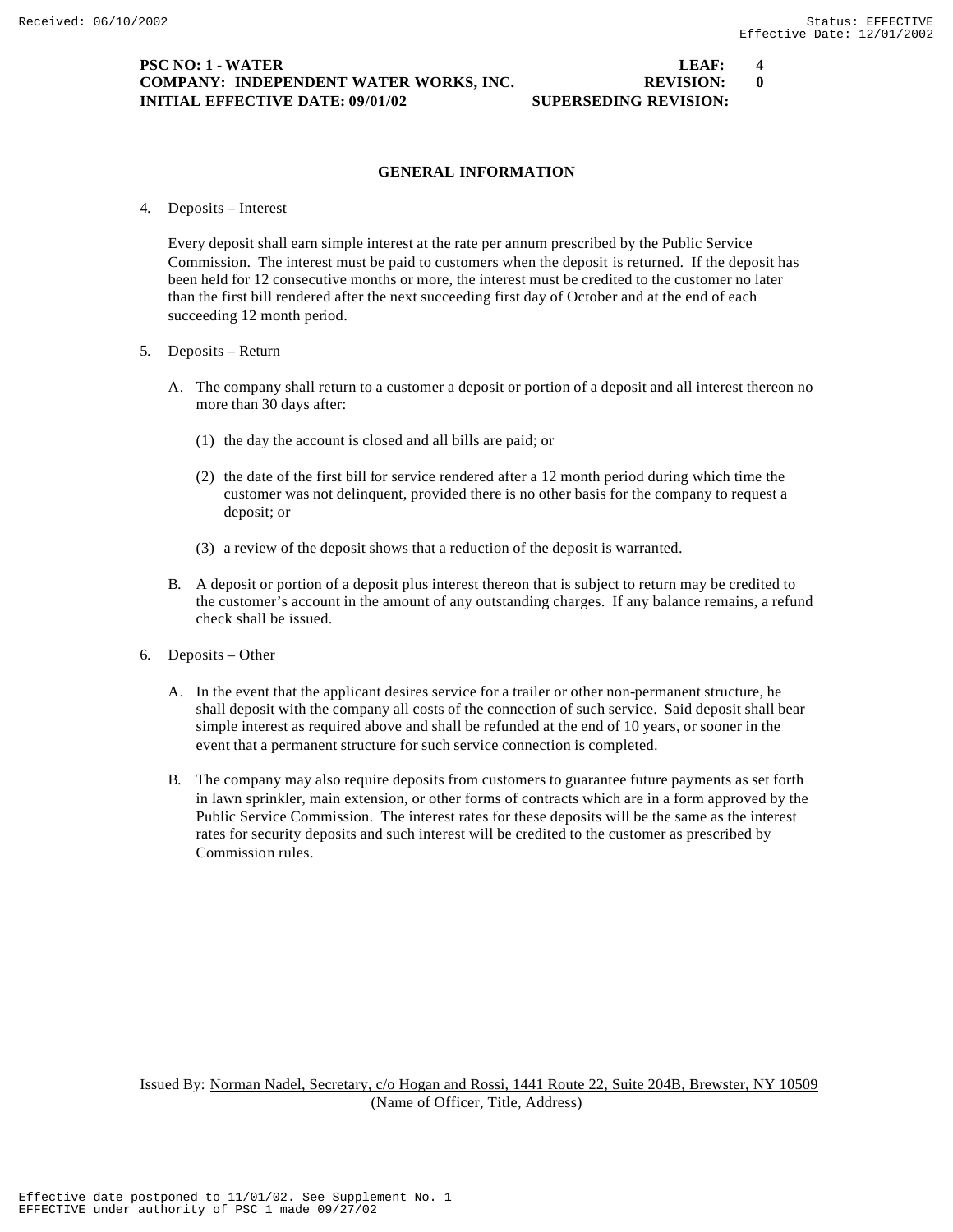### **PSC NO: 1 - WATER LEAF: 5 COMPANY: INDEPENDENT WATER WORKS, INC.**  $\qquad \qquad \qquad$  **REVISION: 0 INITIAL EFFECTIVE DATE: 09/01/02 SUPERSEDING REVISION:**

# **GENERAL INFORMATION**

- 7. General Rules
	- A. Customers must provide 10 days' written notice prior to the date on which termination of service is requested or prior to a change of occupancy, until which date the customer will be responsible for payment of service.
	- B. Fire hydrants shall not be used without the written permission of the company or unless in conformance with filed fire protection tariff provisions.
	- C. The company will not be liable for damage resulting from the presence of its facilities, supply, or use of water service, except damage resulting from gross negligence of the company.
	- D. The company may shut off water in its mains to make repairs and extensions. Where possible, proper advance notice will be made to customers affected.
	- E. The use of water for sprinkling, swimming pools, or other less essential uses may be restricted or prohibited where such use may unreasonably reduce the adequacy of service for other domestic purposes.
	- F. There must be a separate service for each premises.
	- G. Installation of service pipes and mains will not normally be made when the ground is frozen.
	- H. The customer is responsible for service pipes and plumbing within the property line. Any plumbing work done on the customer's service pipe is subject to approval by the company. No underground work shall be covered up until it has been inspected and approved by the company.
	- I. All leaks on customer premises or the customer portion of the service pipe must be repaired as soon as possible.
	- J. All mains, services (up to the property line) and other water system facilities will be maintained and replaced by the company.
	- K. The company will supply water in the distribution system at pressures between 20 and 100 pounds per square inch (psi) and will strive, where practicable, to maintain a normal working pressure of 60 psi with a minimum of 35 psi. If the company makes changes to its system which cause the pressure to increase to over 100 psi to existing customers, the company will be responsible for the first installation of the necessary equipment in the customer's premises. From that point on the equipment will be considered part of the customer's internal plumbing and the customer will be responsible for its maintenance or replacement. If a water pressure reducing valve, in the customer's or applicant's opinion, is necessary or desired to safeguard the plumbing, it is the customer's or applicant's responsibility to purchase, install and maintain this equipment. Where a pressure reducing valve is used it is also advisable to install a suitable pressure relief valve. All installations will comply with the local building codes and standards and are considered a part of the customer's internal plumbing.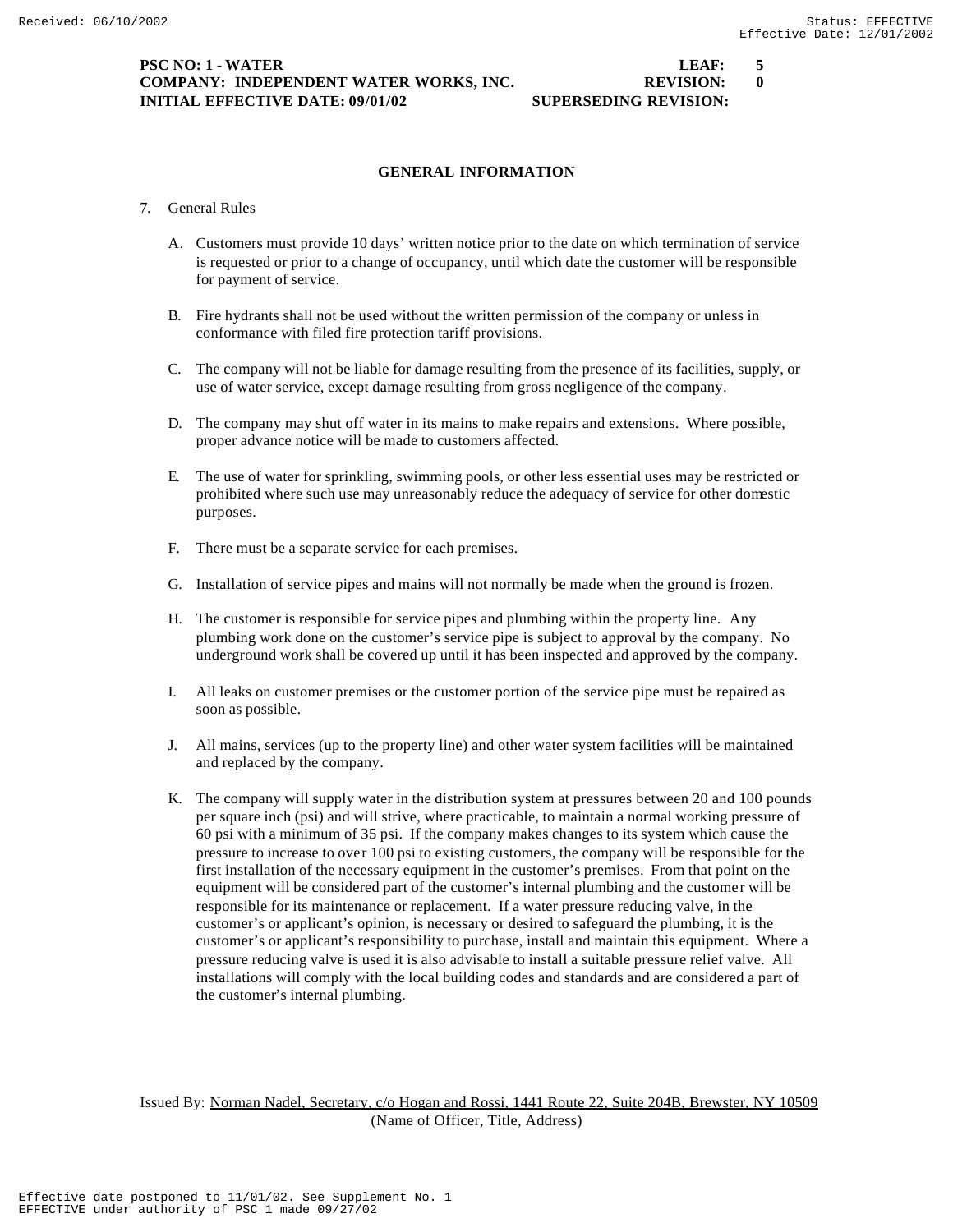### **PSC NO: 1 - WATER LEAF: 6 COMPANY: INDEPENDENT WATER WORKS, INC. REVISION:** 0 **INITIAL EFFECTIVE DATE: 09/01/02 SUPERSEDING REVISION:**

## **GENERAL INFORMATION**

- L. Where an applicant is seeking service at an elevation or gradient which could not otherwise be adequately serviced by existing plant, the company will require that the applicant bear the additional cost of providing such extraordinary service, or in the alternative, require the applicant to purchase, install and maintain the necessary special equipment, such as a hydro-pneumatic system, needed to serve the premises. The installation of a hydro-pneumatic system as part of the customer's internal plumbing may be subject to approval of the Health Department and should comply with local building codes and standards.
- M. Cross connections to water sources other than the company's or with other facilities are strictly prohibited. Customers must, at their expense, install and maintain such backflow prevention devices as may be required by the company in accordance with good water works practice or applicable laws or regulations.
- N. Customers must permit company representatives to enter their premises on reasonable request for purposes relating to the operation and maintenance of the company's system, including inspection of the customer's and the company's facilities, installation, reading, testing, replacement and removal of meters, and terminating and restoring service.
- O. No person shall maliciously, willfully or negligently break, damage, destroy, uncover, deface, block access to or tamper with any pipe, valve, meter, structure, appurtenance or equipment which is a part of the water works system.

### 8. Metered Service

- A. A meter of a type approved by the Commission is required for each premises.
- B. The company will furnish, install, and maintain the meter. Unless the meter register is set at zero, the company shall attach a tag with the date and meter dial reading at the time of installation.
- C. The customer will provide a location for the meter acceptable to the company and will be responsible for the cost of repairing damage resulting from human interference, frost, backflow of hot water, or other such causes.
- D. Where the company agrees it is necessary to set a meter outside the building, it shall be installed at the expense of the customer in a pit acceptable to the company which is both water-tight and frostproof. The cover of the pit shall be fastened with a convenient locking device. Where the distance from the property line to the front wall of the building is greater than 75 feet, the company may require that the meter be set in a pit at or near the property line. If the pit is to be installed on property not owned or controlled by the customer, written consent of the owner of the property shall be obtained prior to the installation.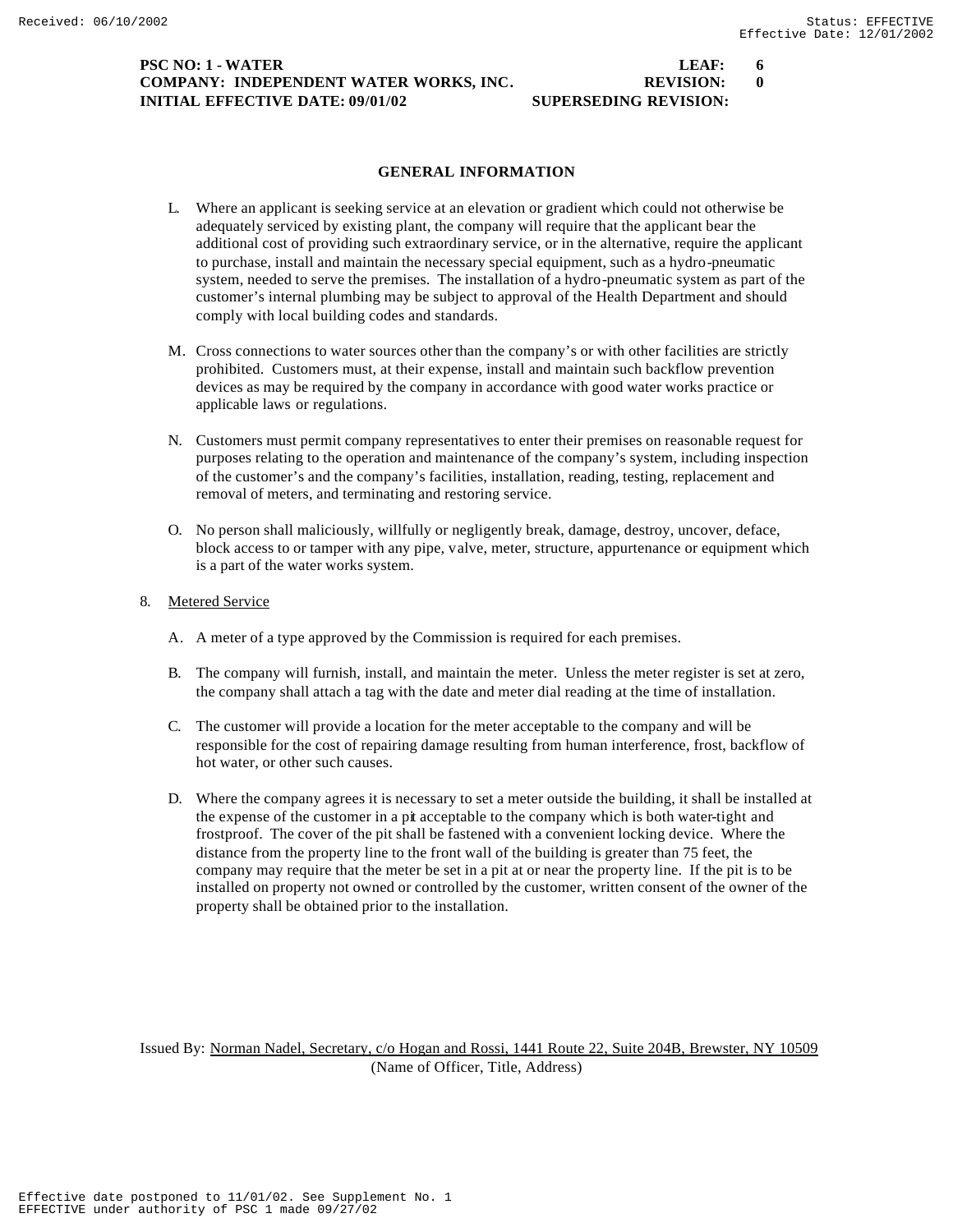### **PSC NO: 1 - WATER LEAF: 7 COMPANY: INDEPENDENT WATER WORKS, INC. REVISION:** 0 **INITIAL EFFECTIVE DATE: 09/01/02 SUPERSEDING REVISION:**

### **GENERAL INFORMATION**

- E. The company reserves the right to remove, test, and replace the meter.
- F. The company shall afford the customer an opportunity to verify the final reading of any water meter removed from the premises and obtain the customer's signature on a meter removal card which shows the date removed and the reading.
- G. Meters will be tested in conformance with rules of the Public Service Commission. In the case of a disputed account involving the accuracy of the meter, the company will have the meter tested upon the request of the customer. Should the customer request to have a second meter test within 1 year, the customer will be responsible for the actual cost incurred to have the meter tested including the cost to remove the meter, payable in advance to the company. This fee will be refunded if the meter's final weighted average is found to register in excess of 100 percent. Adjustments in bills for over-registration of the meter will be made in accordance with the current rules of the Public Service Commission.
- H. Bills will show meter readings and the dates read.
- I. Bills will be reasonably estimated where a meter has been inaccessible and will be so indicated on the bill.
- J. Where a meter has ceased to register or its percentage of accuracy cannot be determined, an estimated bill for the current period may be rendered. For all other periods the bill shall be the minimum applicable charge.
- 9. Unmetered Service

 $(N/A)$ 

10. Extension of Mains

Mains will be extended in conformance with Commission Rules and Regulations found in 16 NYCRR, Part 501.

11. Discontinuance of Service – Non–Payment

Service may be discontinued under the following provisions: for non-payment of any amount due for water supplied, for failure to make any payment due under a deferred payment agreement or for meter repairs (see Section 8C), for failure to post a required deposit or for failure to pay any fee or charge accruing under the contract or tariff.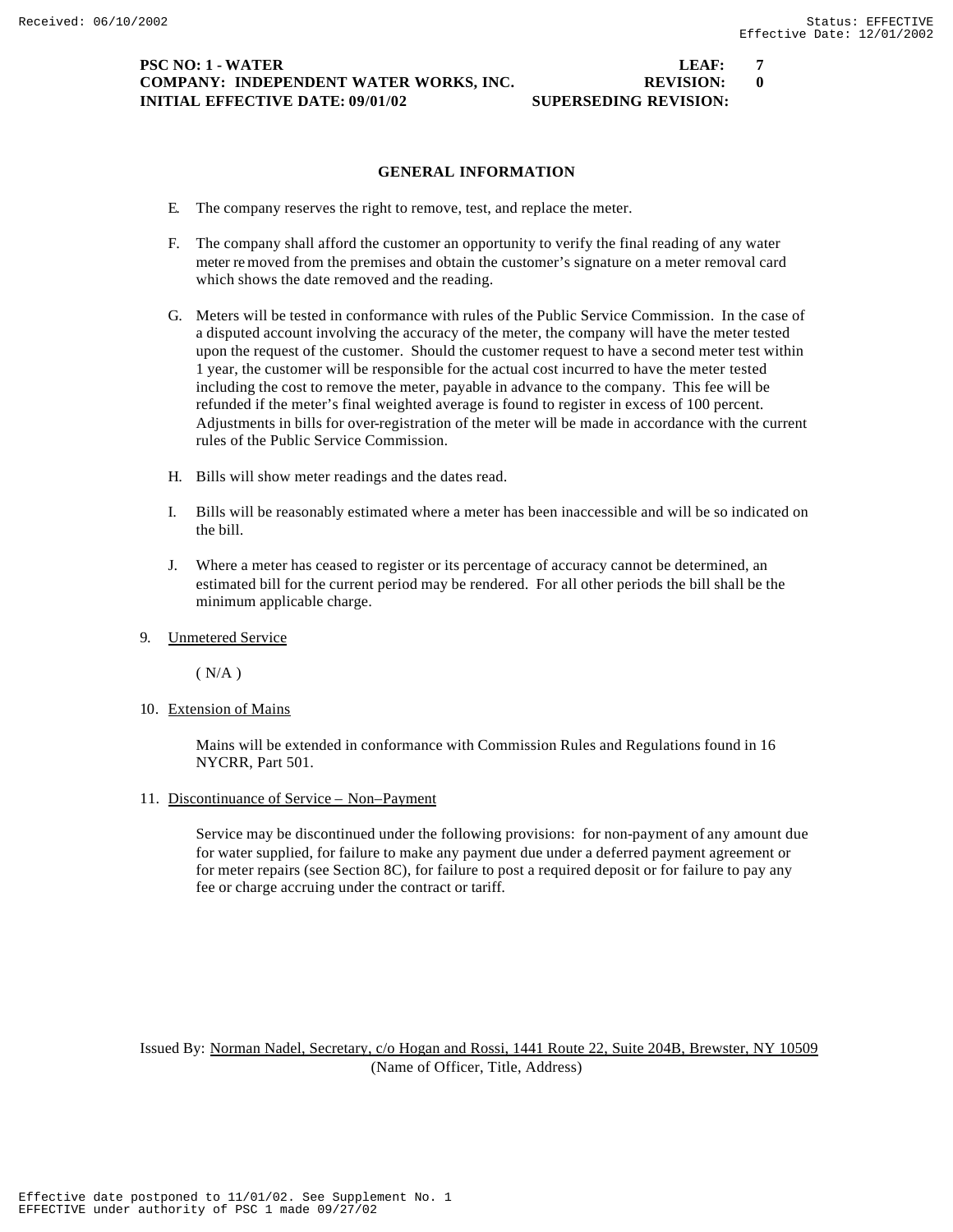### **PSC NO: 1 - WATER LEAF: 8 COMPANY: INDEPENDENT WATER WORKS, INC. REVISION:** 0 **INITIAL EFFECTIVE DATE: 09/01/02 SUPERSEDING REVISION:**

#### **GENERAL INFORMATION**

- A. A bill not paid within 23 days of mailing is considered delinquent, and the company may discontinue service after complying with 16 NYCRR, Part 533 which requires: (1) 15 days written notice if served personally, or (2) 15 days after a registered letter containing such notice has been signed or refused, or (3) 18 days after mailing written notice in a post-paid wrapper. Service will not be re-established until payment of all proper arrears, charges and deposits is made or a deferred payment agreement is entered into. Receipt of a subsequently dishonored negotiable instrument in response to a notice of discontinuance shall not constitute payment of the customer's account and the company shall not be required to issue additional notice prior to discontinuance. There will be a charge for processing all returned checks equal to the bank charge plus a handling fee of \$5.00 (not to exceed the maximum allowed by section 5-328 of General Obligations Law).
- B. The company will not discontinue service to residential premises for non-payment of bills on a Friday, Saturday, Sunday, public holiday (as defined in General Construction Law), or on a day on which the utility's main office is closed. Discontinuance can only take place from Monday to Thursday between the hours of 8 a.m. and 4 p.m.
- C. The company will not discontinue service for non-payment of bills to any person or entity receiving public assistance if the payment for such service is to be paid directly by the Department of Social Services or by the local Social Services representatives.

#### 12. Discontinuance of Service – Other

- A. Service rendered under any application, contract or agreement may be discontinued by the company after reasonable notice for any of the following reasons:
	- (1) For willful or indifferent waste of water due to any cause or for non-authorized use of water.
	- (2) For failure to protect from damage the meter and connection, or for failure to protect and maintain the service pipe or fixtures on the property of the customer in a condition satisfactory to the company.
	- (3) For tampering with any meter, connections, service pipe, curb cock, seal or any other appliance of the company controlling or regulating the customer's water supply.
	- (4) For failure to provide the company's employees reasonable access to the premises supplied, or for obstructing the way of ingress to the meter or any other appliances controlling or regulating the customer's water supply.
	- (5) In case of vacancy of the premises.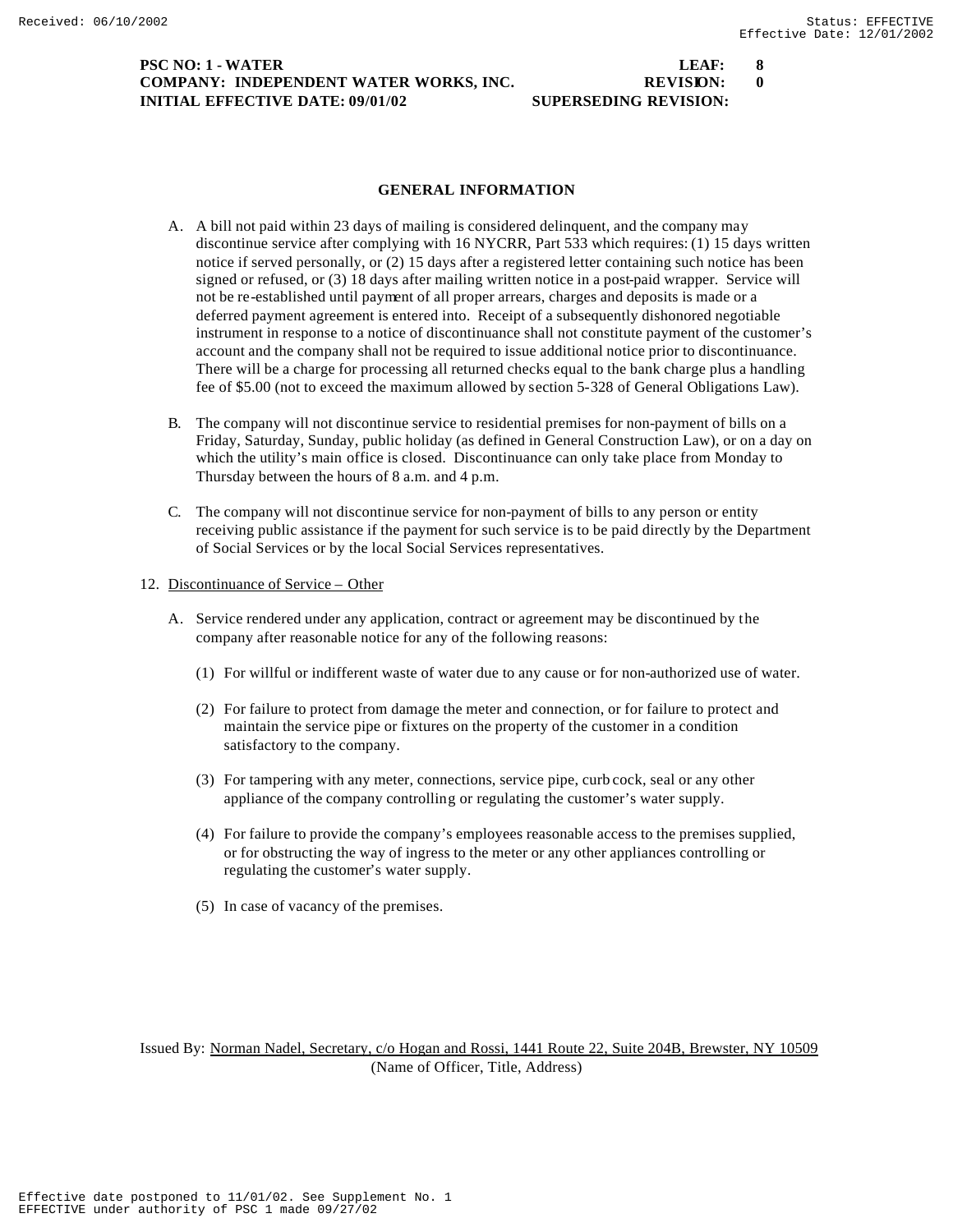### **PSC NO: 1 - WATER LEAF: 9 COMPANY: INDEPENDENT WATER WORKS, INC.**  $\qquad \qquad \qquad \mathbb{REVISION:}$  **0 INITIAL EFFECTIVE DATE: 09/01/02 SUPERSEDING REVISION:**

### **GENERAL INFORMATION**

- (6) For cross connections.
- (7) For submetering or reselling water.
- (8) For non-compliance with water usage restrictions.
- (9) For violation of any rule or regulation of the company as filed with the Public Service Commission, provided such violation affects the reliability or integrity of the water system.
- B. Written notice of discontinuance of service shall contain the information required by 16 NYCRR Section 533.3 and will be given except in those instances where a public health hazard exists.
- C. The company may, at any time, temporarily discontinue water service in case of accident, or for the purpose of making connections, alterations, repairs, changes, etc.
- D. Except as stated in the preceding paragraph, or in the case of a violation that threatens the integrity of the water system, the company shall not discontinue service to any customer on a Friday, Saturday, Sunday, Public Holiday or on a day when the company is not open for business. Public Holiday shall refer to those holidays defined in the General Construction Law.
- 13. Discontinuance of Residential Service Special Procedures

N/A

14. Deferred Payment Agreements

N/A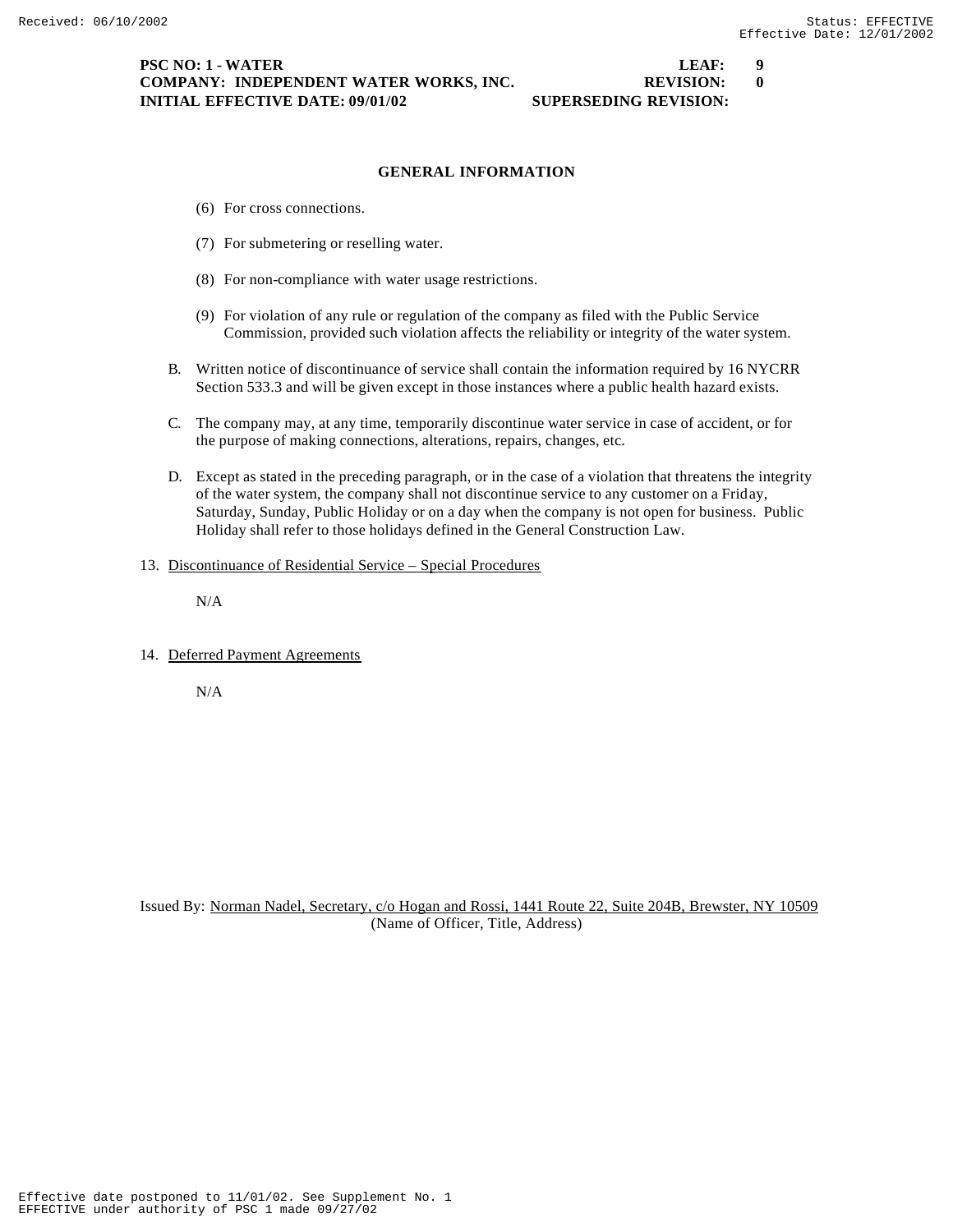### **PSC NO: 1 - WATER LEAF: 10 COMPANY: INDEPENDENT WATER WORKS, INC. REVISION:** 0 **INITIAL EFFECTIVE DATE: 09/01/02 SUPERSEDING REVISION:**

#### **GENERAL INFORMATION**

#### 15. Complaint Handling Procedures

- A. The company will promptly investigate and evaluate all complaints received from customers regarding bills for service rendered or required deposits. The results of the company's findings will be reported to the customer. During the period of investigation and evaluation, service will not be discontinued, nor shall a new notice of termination be issued, provided, however, that the customer will be required to pay the undisputed portion of any balance due, which may include bills for current usage.
- B. After the completion of such an investigation, if the company determines that the disputed service has been rendered, or that the disputed charge or deposit is proper in whole or in part, the company may require that the full bill or deposit be paid. Appropriate notices of the determination shall be given to the customer, and where notice of discontinuance of service was previously sent, or is served with the determination, such notice shall include a statement advising the customer of the availability of the Commission's complaint handling procedures, including the address and telephone number of the Department's Consumer Services Division. Where prior notice of discontinuance was sent, company procedure provides for discontinuance of service if customer fails to pay the proper amount due and owing within 5 days after notice of the company determination was served personally on the customer or at least 8 days after mailing of the notice. Under no circumstances will discontinuance of service occur if so precluded by the Commission.
- C. In situations where the complaint procedures of the Commission have been invoked and it is determined that the disputed service has been rendered or that the disputed charge or deposit is proper and prior notice of discontinuance was sent, a customer's service will not be discontinued for failure to pay the amount found due and owing until at least 5 days after notice of the Commission's determination, where personal service is made, or at least 8 days after mailing of such a notice.

#### 16. Restoration of Service

A charge will be made to restore service after discontinuance at the customer's request, for nonpayment or for violation of these rules.

This charge will be \$40.00 during normal business hours (8:00 a.m. to 4:00 p.m., Monday through Friday), \$40.00 outside of normal business hours Monday through Friday and \$40.00 on weekends or public holidays. The holidays for which the \$40.00 charge will apply are as follows:

New Year's Day Labor Day Dr. Martin Luther King, Jr. Day Columbus Day Lincoln's Birthday Veteran's Day Washington's Birthday Thanksgiving Day Memorial Day Christmas Day Independence Day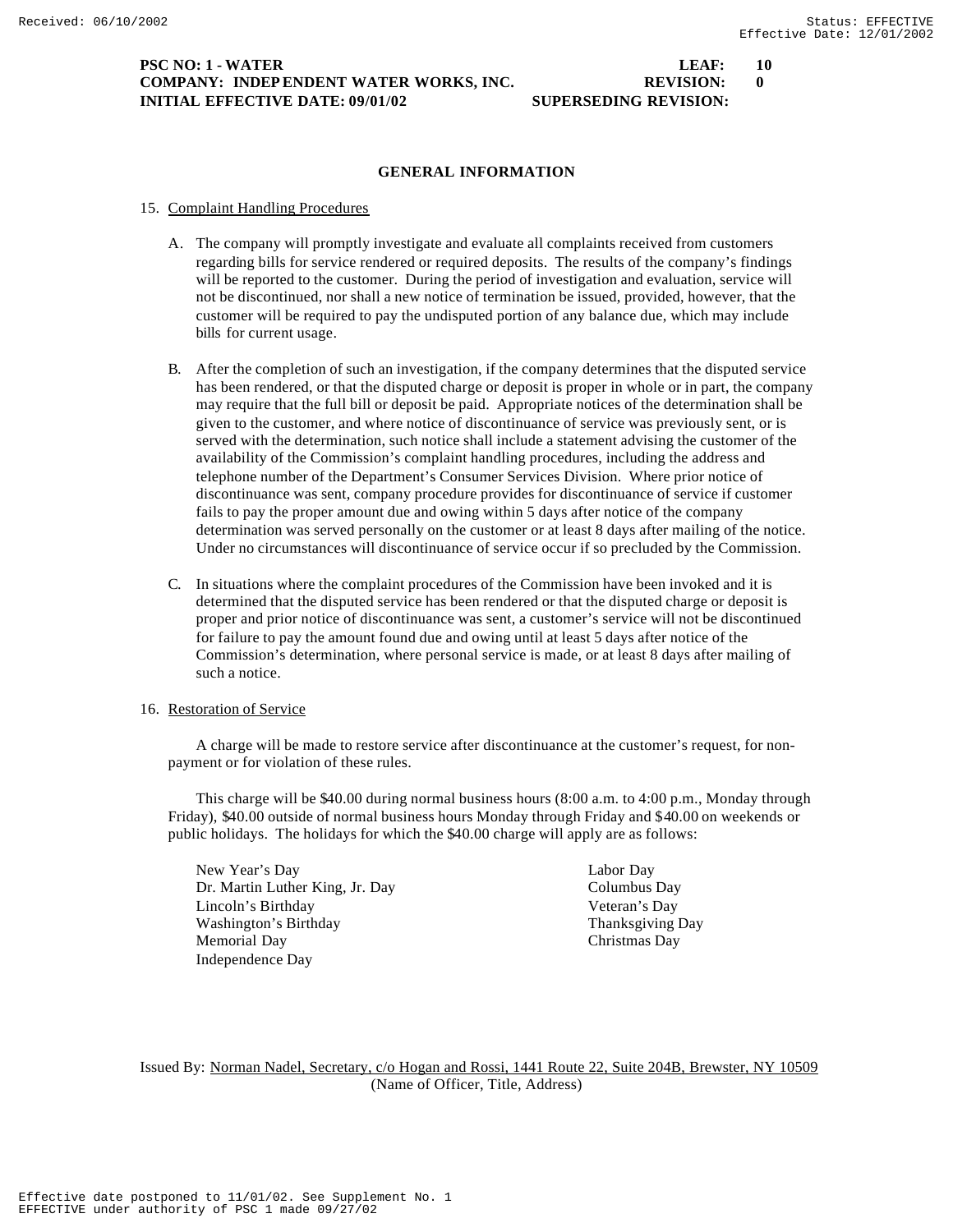### **PSC NO: 1 - WATER LEAF: 11 COMPANY: INDEPENDENT WATER WORKS, INC. REVISION:** 0 **INITIAL EFFECTIVE DATE: 09/01/02 SUPERSEDING REVISION:**

required before service will be restored.

17. Interest on Customer Overpayments

by the utility.

reconnect the service.

**GENERAL INFORMATION**

In a case where service is being restored after discontinuance for non-payment, the company may require full payment of all arrears as well as the restoration of service charge. If the company and the customer have entered into some form of payment agreement, the agreed upon down payment may be

If it becomes necessary to disconnect service at the main because of willful acts of a customer, the

A. A customer overpayment is defined as payment by the customer to the company in excess of the correct charge for water service supplied to the customer which was caused by erroneous billing

service restoration charge will include the actual costs incurred by the company to disconnect and

The company will provide interest on a customer overpayment as follows:

- B. The rate of interest on such amounts shall be the greater of the unadjusted customer deposit rate or the applicable late payment rate, if any, for the service classification under which the customer
	- was billed. Interest shall be paid from the date when the customer overpayment was made, adjusted for any changes in the deposit rate or late payment rate, and compounded monthly, until the date when the overpayment was refunded.
- C. The company will not pay interest on customer overpayments that are refunded within 30 days after such overpayment is received by the company.

# 18. Regulation

All matters, rules and other situations concerning the rendering of water service which are not specifically covered herein or in a provision of the New Yo rk State Codes, Rules and Regulations and which are subject to the jurisdiction of the Public Service Commission, and for which a customer and the company cannot agree as to an equitable and fair solution will be referred to said Commission to be resolved. Either the customer or the company may request that a rule or provision of this tariff be changed for a particular situation.